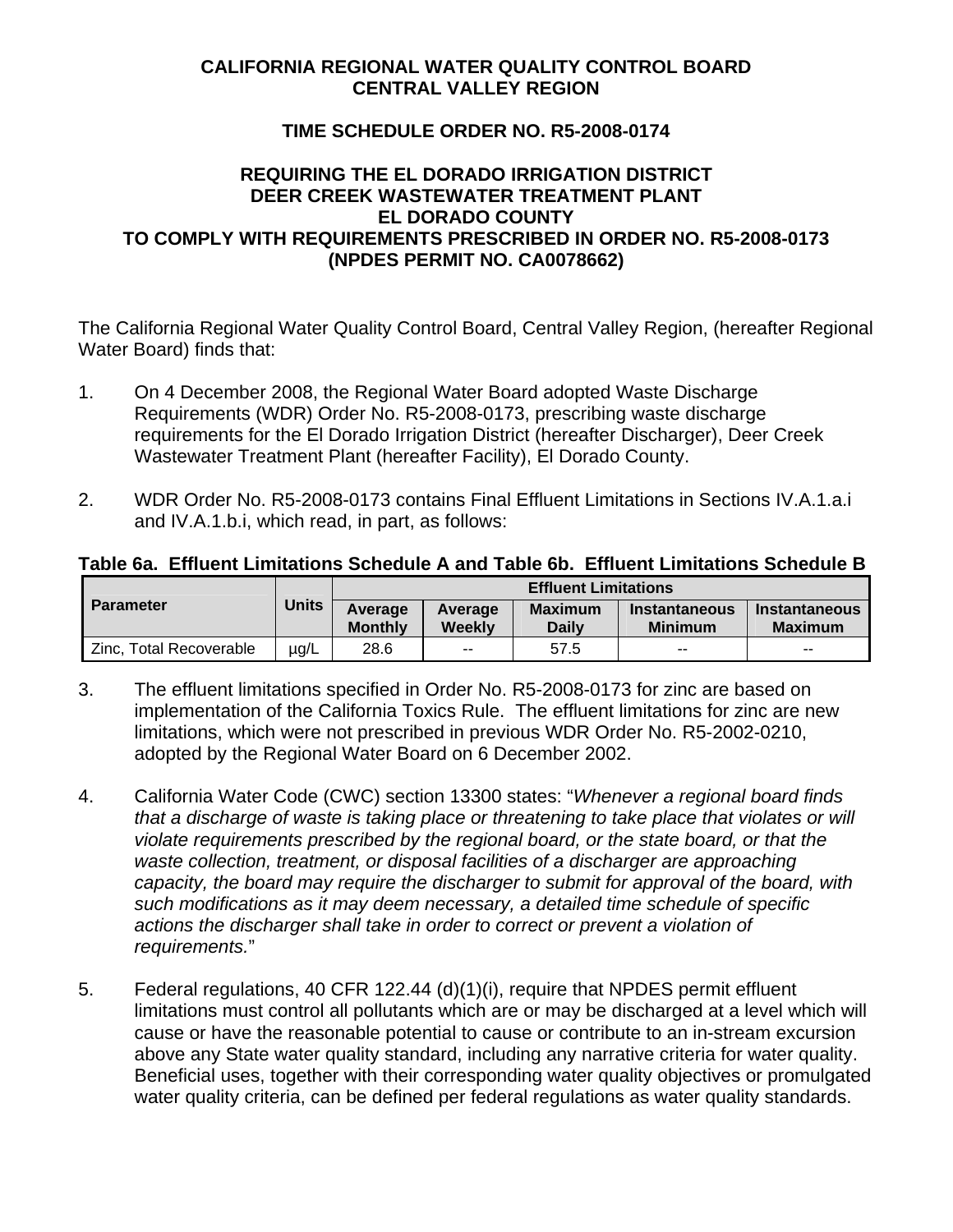- 6. In accordance with CWC section 13385(j)(3), the Regional Water Board finds that, based upon results of effluent monitoring, the Discharger is not able to consistently comply with the new effluent limitations for zinc. These limitations are based on new requirements that become applicable to the Order after the effective date of the waste discharge requirements, and after 1 July 2000, for which new or modified control measures are necessary in order to comply with the limitation, and the new or modified control measures cannot be designed, installed, and put into operation within 30 calendar days.
- 7. Immediate compliance with the new effluent limitations for zinc is not possible or practicable. The Clean Water Act and the California Water Code authorize time schedules for achieving compliance.
- 8. The Discharger has indicated in an Infeasibility Report submitted 11 July 2008 that additional time is required beyond the California Toxic Rule compliance date of 18 May 2010 to comply with the final effluent limitations for zinc. In particular, the Discharger anticipates the need to implement additional source controls, as well as evaluate the need for site-specific translators and/or water effect ratios for zinc. Therefore, the Regional Water Board is providing until 1 December 2013 for the Discharger to comply with the final effluent limitations for zinc.
- 9. This Order provides a time schedule for the Discharger to develop, submit, and implement methods of compliance, including developing and implementing pollution prevention activities or constructing necessary treatment facilities to meet these new effluent limitations.
- 10. CWC sections 13385(h) and (i) require the Regional Water Board to impose mandatory minimum penalties upon dischargers that violate certain effluent limitations. CWC section 13385(j)(3) exempts certain violations from the mandatory minimum penalties, "*where the waste discharge is in compliance with either a cease and desist order issued pursuant to Section 13301 or a time schedule order issued pursuant to Section 13300, if all the [specified] requirements are met.*"
- 11. Compliance with this Order exempts the Discharger from mandatory penalties for violations of effluent limitations for zinc only, in accordance with CWC section 13385(j)(3). CWC section 13385(j)(3) requires the Discharger to prepare and implement a pollution prevention plan pursuant to section 13263.3 of the California Water Code. Therefore, a pollution prevention plan will be necessary for zinc in order to effectively reduce the effluent concentrations by source control measures.
- 12. Since the time schedule for completion of action necessary to bring the waste discharge into compliance exceeds 1 year, this Order includes interim requirements and dates for their achievement. The time schedule does not exceed 5 years.

The compliance time schedule in this Order includes interim performance-based effluent limitation for zinc. The interim effluent limitations consist of a maximum daily effluent concentration derived using sample data provided by the Discharger. In developing the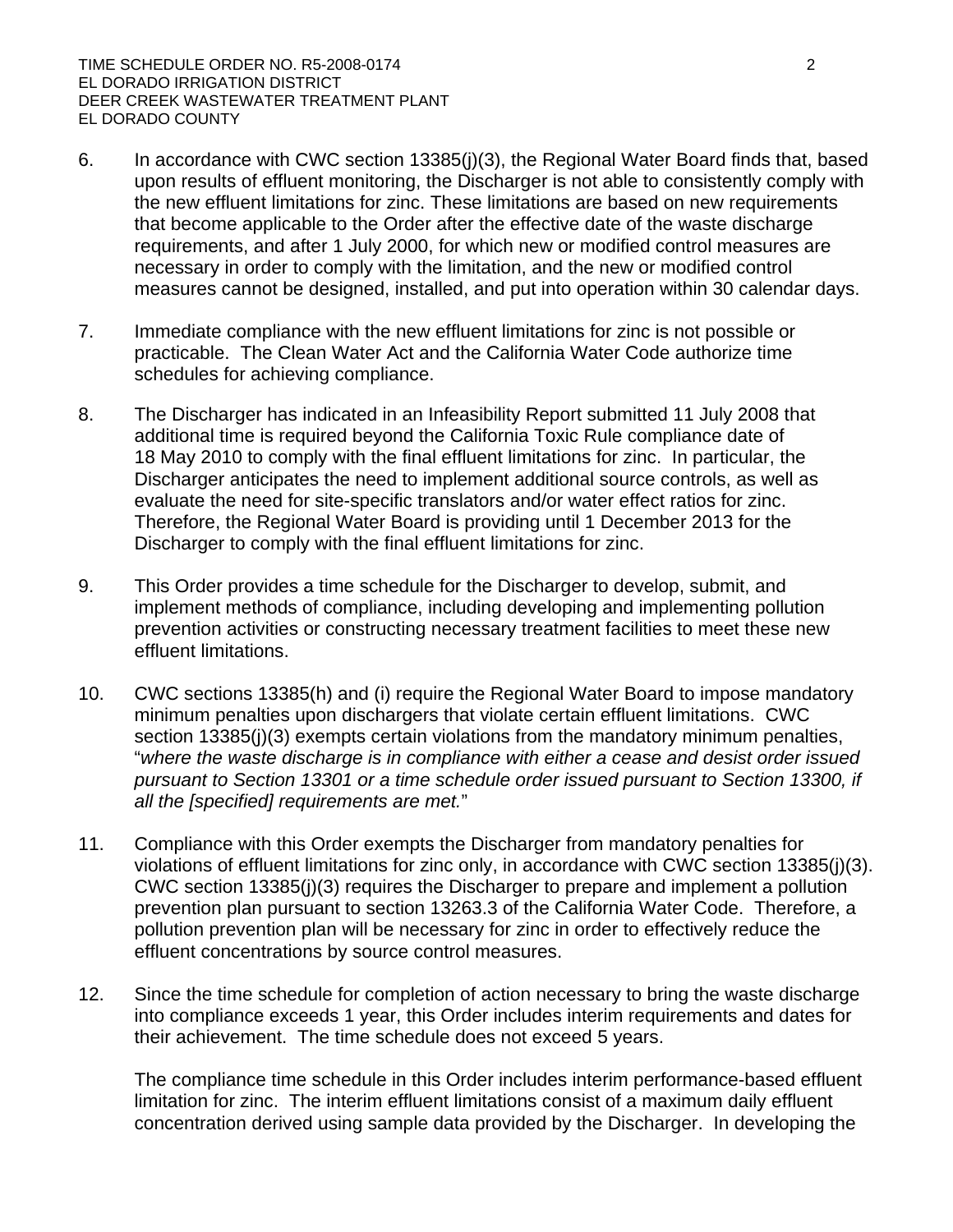interim limitations, where there are 10 sampling data points or more, sampling and laboratory variability is accounted for by establishing interim limits that are based on normally distributed data where 99.9 percent of the data points will lie within 3.3 standard deviations of the mean (*Basic Statistical Methods for Engineers and Scientists, Kennedy and Neville, Harper and Row, 3rd Edition, January 1986*). Where actual sampling shows an exceedance of the proposed 3.3-standard deviation interim limit, the maximum detected concentration has been established as the interim limitation. In developing the interim limitations, when there are less than 10 sampling data points available, the USEPA *Technical Support Document for Water Quality- based Toxics Control* ((EPA/505/2-90-001), TSD) recommends a coefficient of variation of 0.6 be utilized as representative of wastewater effluent sampling. The TSD recognizes that a minimum of 10 data points is necessary to conduct a valid statistical analysis. The multipliers contained in Table 5-2 of the TSD are used to determine a maximum daily limitation based on a long-term average objective. In this case, the long-term average objective is to maintain, at a minimum, the current plant performance level. Therefore, when there are less than 10 sampling points for a constituent, interim limitations are based on 3.11 times the maximum observed effluent concentration to obtain the daily maximum interim limitation (TSD, Table 5-2).

The following table summarizes the calculations of the interim performance-based effluent limitations for zinc:

| <b>Parameter</b>        |    | MEC ( $\mu$ g/L)   Mean ( $\mu$ g/L) | Std. Dev. | # of Samples | <b>Interim</b><br>Limitation<br>$(\mu g/L)$ |
|-------------------------|----|--------------------------------------|-----------|--------------|---------------------------------------------|
| Zinc, Total Recoverable | 85 | $\sim$ $\sim$                        | --        | 4            | 264                                         |

#### **Interim Effluent Limitation Calculation Summary**

- 13. The Regional Water Board finds that the Discharger can, in addition to other treatment and control options, undertake source control to maintain compliance with the interim limitation included in this Order. Interim limitations are established when compliance with the final effluent limitations cannot be achieved by the existing discharge. Discharge of constituents in concentrations in excess of the final effluent limitations, but in compliance with the interim effluent limitations, can significantly degrade water quality and adversely affect the beneficial uses of the receiving stream on a long-term basis. The interim limitation, however, establishes an enforceable ceiling concentration until compliance with the effluent limitations can be achieved.
- 14. On 4 December 2008, in Rancho Cordova, California, after due notice to the Discharger and all other affected persons, the Regional Water Board conducted a public hearing at which evidence was received to consider a Time Schedule Order under CWC section 13300 to establish a time schedule to achieve compliance with waste discharge requirements.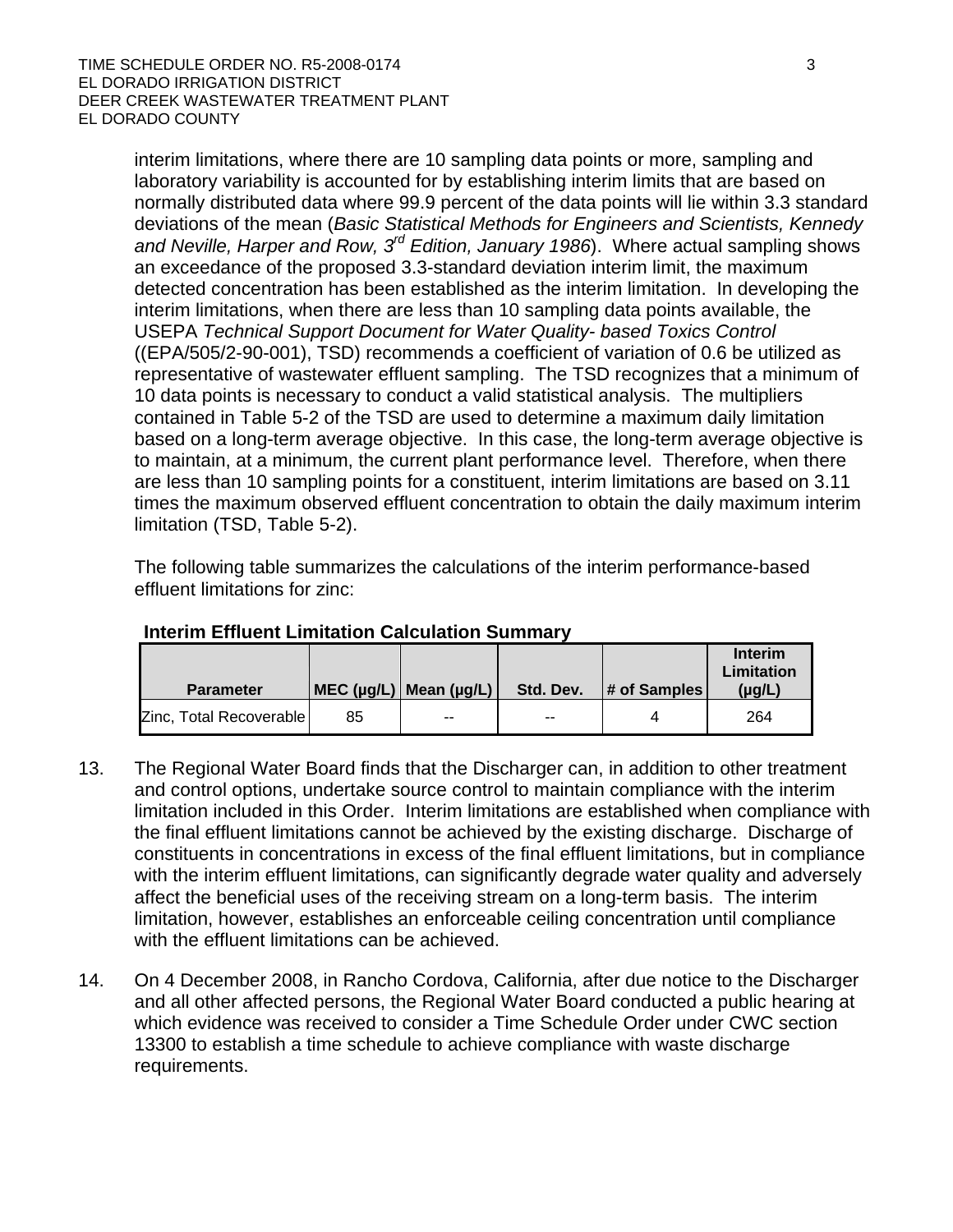- 15. Issuance of this Order is exempt from the provisions of the California Environmental Quality Act (Public Resources Code section 21000, et seq.), in accordance with CWC section 15321 (a)(2), Title 14, California Code of Regulations.
- 16. Any person adversely affected by this action of the Regional Water Board may petition the State Water Resources Control Board to review this action. The petition must be received by the State Water Resources Control Board, Office of the Chief Counsel, P.O. Box 100, Sacramento, CA 95812-0100, within 30 days of the date on which this action was taken. Copies of the law and regulations applicable to filing petitions will be provided on request.

# **IT IS HEREBY ORDERED THAT:**

1. The Discharger shall comply with the following time schedule to ensure compliance with zinc effluent limitations at Sections IV.A.1.a.i., and IV.A.1.b.i., contained in WDR Order No. R5-2008-0173 as described in the above Findings.

| <b>Task</b>                                                                                                                              | Date Due                                                                           |  |  |
|------------------------------------------------------------------------------------------------------------------------------------------|------------------------------------------------------------------------------------|--|--|
| Submit Method of Compliance Workplan/Schedule                                                                                            | Within 6 months after<br>adoption of this Order                                    |  |  |
| Submit Pollution Prevention Plan (PPP) <sup>1</sup> pursuant to CWC<br>section 13263.3 for zinc                                          | Within 1 year after the<br>permit adoption date                                    |  |  |
| Implement PPP <sup>1</sup> pursuant to CWC section 13263.3 for zinc                                                                      | Within 2 years after the<br>permit adoption date                                   |  |  |
| Progress Reports <sup>2</sup>                                                                                                            | 28 February, annually,<br>after approval of<br>work plan until final<br>compliance |  |  |
| Full compliance with zinc effluent limitations                                                                                           | 1 December 2013                                                                    |  |  |
| The PPP shall be prepared and implemented for zinc, as appropriate, and shall meet the<br>requirements specified in CWC section 13263.3. |                                                                                    |  |  |

2 The progress reports shall detail what steps have been implemented towards achieving compliance with waste discharge requirements, including studies, construction progress, evaluation of measures implemented, and recommendations for additional measures as necessary to achieve full compliance by the final date.